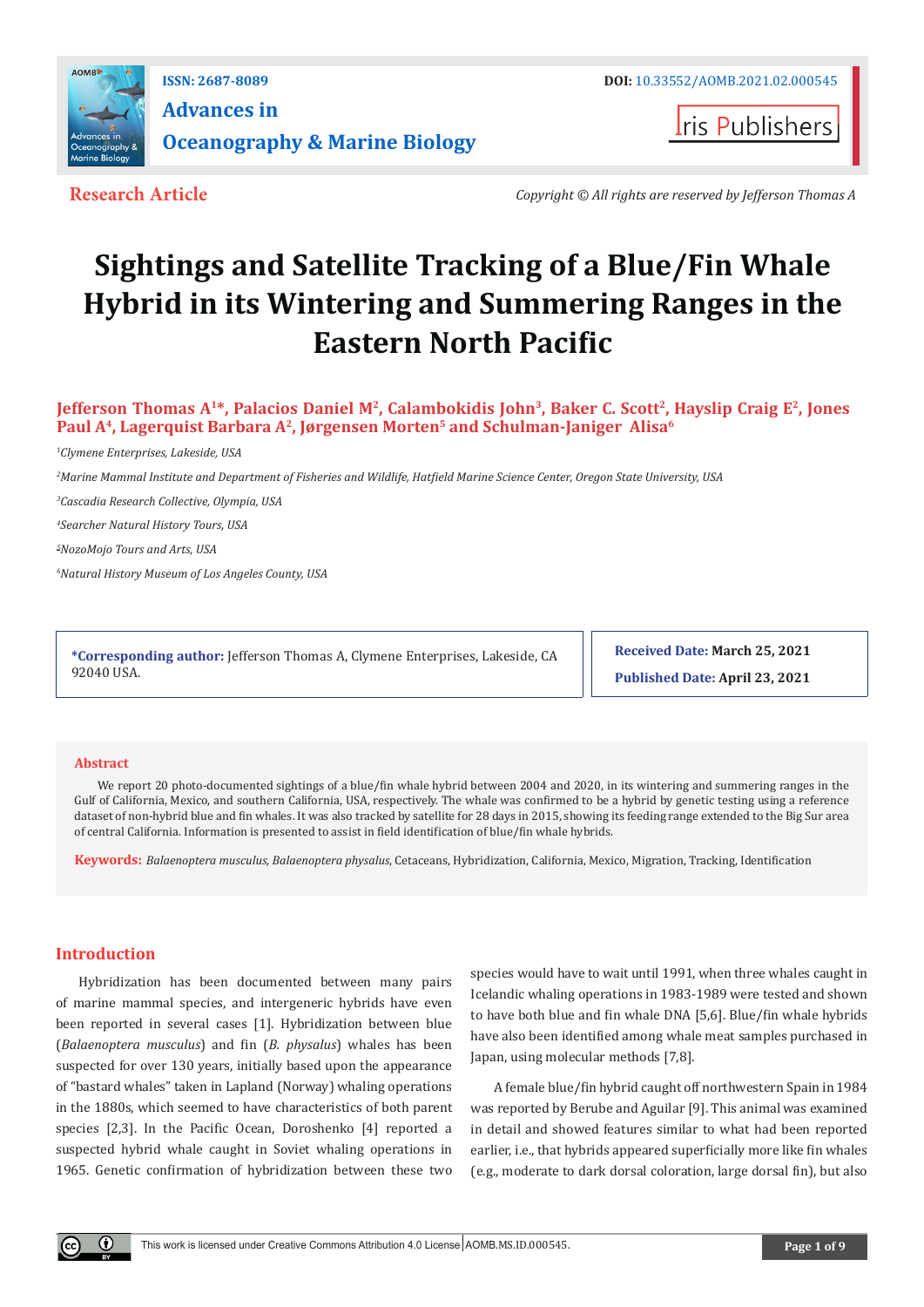showed some characteristics of blue whales (e.g., uniformly dark baleen, dark right lower jaw).

However, all of these records were of dead animals; little is known about how to identify hybrid whales at sea, and virtually nothing is in the literature about their behavior and ecology. The only reports of live sightings were of suspected blue/fin hybrids in popular literature [10], and accounts of hybrid whales in several unpublished abstracts and contract reports, with support from maternally inherited mitochondrial DNA and biparentally inherited nuclear markers [11-13].

Here, we report on several sightings of an individual whale, first identified by Steiger GH et al. [11] (OSU photo-ID catalog no. BpCA-052; CRC catalog nos. CRC-BM-3330/CRC-BP-114; informally referred to as "Flue"), identified as a blue/fin whale hybrid from molecular markers, and confirmed as the same individual from photographic and genetic evidence. We give details on its sighting history, movements, behavior, and ecology in its wintering and summering ranges, as well as information that will help identify such hybrids in future sightings.

#### **Summering Range Sightings**

Excluding a 1995 record that is somewhat uncertain, the hybrid whale has been visually identified 13 times in southern California between September 2004 and August 2020 (Figure 1, Table 1). The first confirmed identification of this whale was on 22 September 2004, during a Cascadia Research Collective photo-identification survey. The animal had a highly distinctive dorsal fin, with damage that could have been caused by entanglement with fishing gear or from being struck by a vessel (Figure 2). It was later sighted and tagged on its right side on 16 July 2015 west of San Miguel Island and resighted in the same area on three more days shortly after tagging (18, 20, and 21 July 2015) (Table 1). There was slight swelling around the tag site on 18 July, two days after tagging. Photos from the left side only were obtained on 20 and 21 July 2015 and an assessment of the tag site on those days was not possible. In 2017 it was again encountered and re-identified during additional tagging work west of San Miguel Island [13] on two different days (13 and 17 July; 738 and 743 days after tagging, respectively; Table 1). During these re-sightings, the animal appeared somewhat skinny, with a slight depression along its flank beneath the sagittal midline, an appearance that is not uncommon in blue whales arriving in southern California waters from the wintering range. The tag was no longer attached and there was no visible swelling at the tag site. The wound had a bit of lighter color where the tag was placed, but otherwise it could not be distinguished from other small wounds caused by ectoparasites and cookie-cutter shark ((*Isistius*  sp.) bites. The most recent sightings were made by several whalewatching vessels in the California Channel Islands area in July and August 2020 (Table 1).



**Figure 1:** Map of the 20 sighting locations of the blue/fin whale hybrid documented in the text (see also Table 1) (a). The movements of the blue/fin whale hybrid over 28.1 days while in the summering range off southern and central California in 2015, as revealed by Argos satellite tracking (b).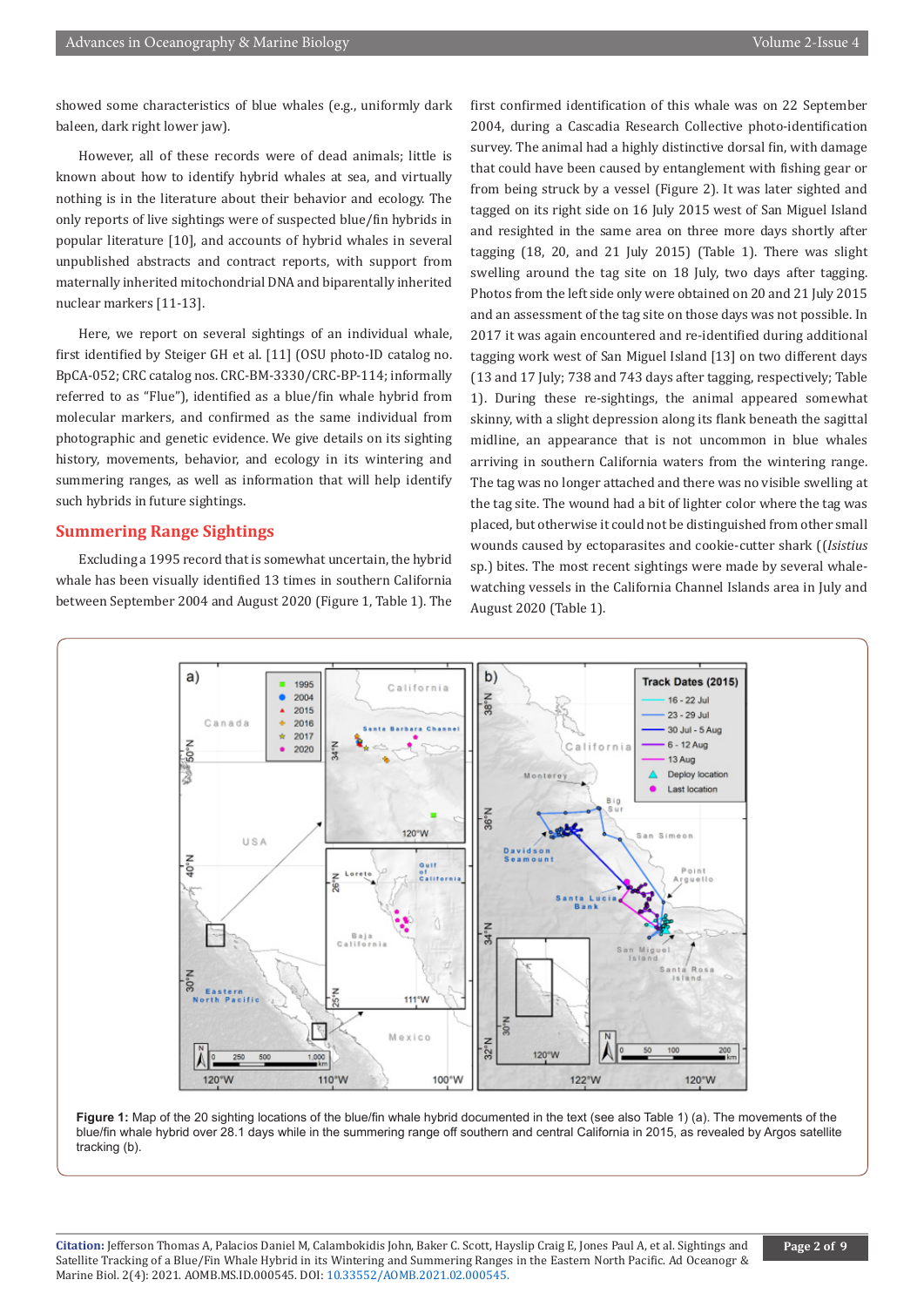#### **Table 1**: Sighting history of a male blue-fin whale hybrid in the eastern North Pacific.

| Date                | <b>Time (Local)</b> | <b>Photo Con-</b><br>firmed | <b>General Area</b>      | Latitude (°N) | Longitude<br>$(^{\circ}W)$ | <b>Associated</b><br>whales | <b>Behavior/Activities</b>                                                                                   | Observer $(s)^*$                      |
|---------------------|---------------------|-----------------------------|--------------------------|---------------|----------------------------|-----------------------------|--------------------------------------------------------------------------------------------------------------|---------------------------------------|
| $23$ -Aug-<br>1995+ | 756                 | No                          | Southern Cali-<br>fornia | 33.297        | 119.798                    | 1 fin whale                 | Milling, at least 4 fin<br>and 6 blue whales in<br>area                                                      | CRC                                   |
| 22-Sep-2004         | 1552                | Yes                         | Southern Cali-<br>fornia | 34.099        | 120.605                    | 1 blue whale                | Milling in area with 30-<br>40 blue whales, biopsy<br>sample collected                                       | CRC                                   |
| 16-Jul-2015‡        | 1456                | Yes                         | Southern Cali-<br>fornia | 34.067        | 120.592                    | None                        | Tag deployed and biop-<br>sy sample collected (no<br>response). 3 fin and 43<br>blue whales nearby           | <b>OSU</b>                            |
| 18-Jul-2015         | 14:08               | Yes                         | Southern Cali-<br>fornia | 34.154        | 120.632                    | None                        | None recorded. 7 fins<br>and 15 blues nearby                                                                 | <b>OSU</b>                            |
| 20-Jul-2015         | 1253                | Yes                         | Southern Cali-<br>fornia | 34.086        | 120.604                    | None                        | None recorded, 3 fin<br>and 8 blue whales<br>nearby                                                          | <b>OSU</b>                            |
| 21-Jul-2015         | 15:07               | Yes                         | Southern Cali-<br>fornia | 34.08         | 120.603                    | None                        | Feeding below the<br>surface. 2 fin and 8 blue<br>whales nearby                                              | <b>OSU</b>                            |
| 12-Sep-2016§        | 1246                | Yes                         | Southern Cali-<br>fornia | 33.916        | 120.323                    | 1 blue whale<br>(briefly)   | Milling, 3 encounters<br>over next 2 h, 5 blue<br>whales in area                                             | CRC                                   |
| 13-Sep-2016         | 1449                | Yes                         | Southern Cali-<br>fornia | 33.893        | 120.304                    | None                        | None recorded                                                                                                | CRC                                   |
| 8-Oct-2016          | 1235                | Yes                         | Southern Cali-<br>fornia | 34.161        | 120.63                     | None                        | Milling, observed >2<br>h milling and surface<br>lunge-feeding on krill<br>in area with 15-25 blue<br>whales | CRC                                   |
| 13-Jul-2017¶        | 1133                | Yes                         | Southern Cali-<br>fornia | 34.113        | 120.598                    | None                        | None recorded. 15 blue<br>whales nearby                                                                      | <b>OSU</b>                            |
| 18-Jul-2017         | 1330                | Yes                         | Southern Cali-<br>fornia | 34.032        | 120.532                    | None                        | None recorded. 7 blue<br>whales nearby                                                                       | 0SU                                   |
| 29 Feb-2020         | 1639                | Yes                         | Gulf of Califor-<br>nia  | 25.677        | 111.164                    | 1 blue whale                | None recorded                                                                                                | CEL, B. Ola-<br>chea                  |
| 1-Mar-2020          | 850                 | Yes                         | Gulf of Califor-<br>nia  | 25.751        | 111.17                     | 1 blue whale                | Loreto area. 6 blue<br>whales nearby                                                                         | CEL, B. Ola-<br>chea                  |
| 6-Mar-2020          | 1011                | Yes                         | Gulf of Califor-<br>nia  | 25.591        | 111.085                    | n/d                         | None recorded                                                                                                | GWC                                   |
| 10-Mar-2020         | 1110                | Yes                         | Gulf of Califor-<br>nia  | 25.626        | 111.123                    | n/d                         | None recorded                                                                                                | GWC                                   |
| 14-Mar-2020         | 1036                | Yes                         | Gulf of Califor-<br>nia  | 25.665        | 111.087                    | n/d                         | None recorded                                                                                                | GWC                                   |
| 17-Mar-2020         | 1330                | Yes                         | Gulf of Califor-<br>nia  | 25.690        | 111.098                    | None                        | Dives of 7-13 min. 2<br>blue and 3 fin whales<br>nearby                                                      | Searcher                              |
| 23-Jul-2020#        | ca. 1200            | Yes                         | Southern Cali-<br>fornia | 34.152        | 119.994                    | None                        | Milling, probable sub-<br>surface feeding; 12 blue<br>whales in area                                         | Condor<br>Express, Island<br>Explorer |
| 13-Aug-2020         | 1434                | Yes                         | Southern Cali-<br>fornia | 34.07         | 120.06                     | 1 blue whale                | Feeding in area with<br>aggregation of 12-15<br>blue whales                                                  | Condor Express                        |
| 14-Aug-2020         | 1211                | Yes                         | Southern Cali-<br>fornia | 34.07         | 120.06                     | 1 blue whale                | Circling spot prawn<br>traps with 7 blue<br>whales in area                                                   | Condor Express                        |

†Suspected sighting based on appearance and a similar damaged dorsal fin, but photographic matching was not definitive due to quality.

‡This is one of five sightings on 16 July 2015 over a period of three hours.

§This is one of three sightings on 12 September 2016 over a period of two hours.

¶This is one of three sightings on 13 July 2017 over a period of three and a half hours.

#This is one of two sightings on 23 July 2020 over a period approximately one hour.

\*CRC is Cascadia Research Collective, OSU is Oregon State University, CEL is Cetacean Ecology Lab/ Centro Interdisciplinario de Ciencias Marinas, GWC is Great Whale Conservancy.

**Citation:** Jefferson Thomas A, Palacios Daniel M, Calambokidis John, Baker C. Scott, Hayslip Craig E, Jones Paul A, et al. Sightings and Satellite Tracking of a Blue/Fin Whale Hybrid in its Wintering and Summering Ranges in the Eastern North Pacific. Ad Oceanogr & Marine Biol. 2(4): 2021. AOMB.MS.ID.000545. DOI: [10.33552/AOMB.2021.02.000545](http://dx.doi.org/10.33552/AOMB.2021.02.000545\).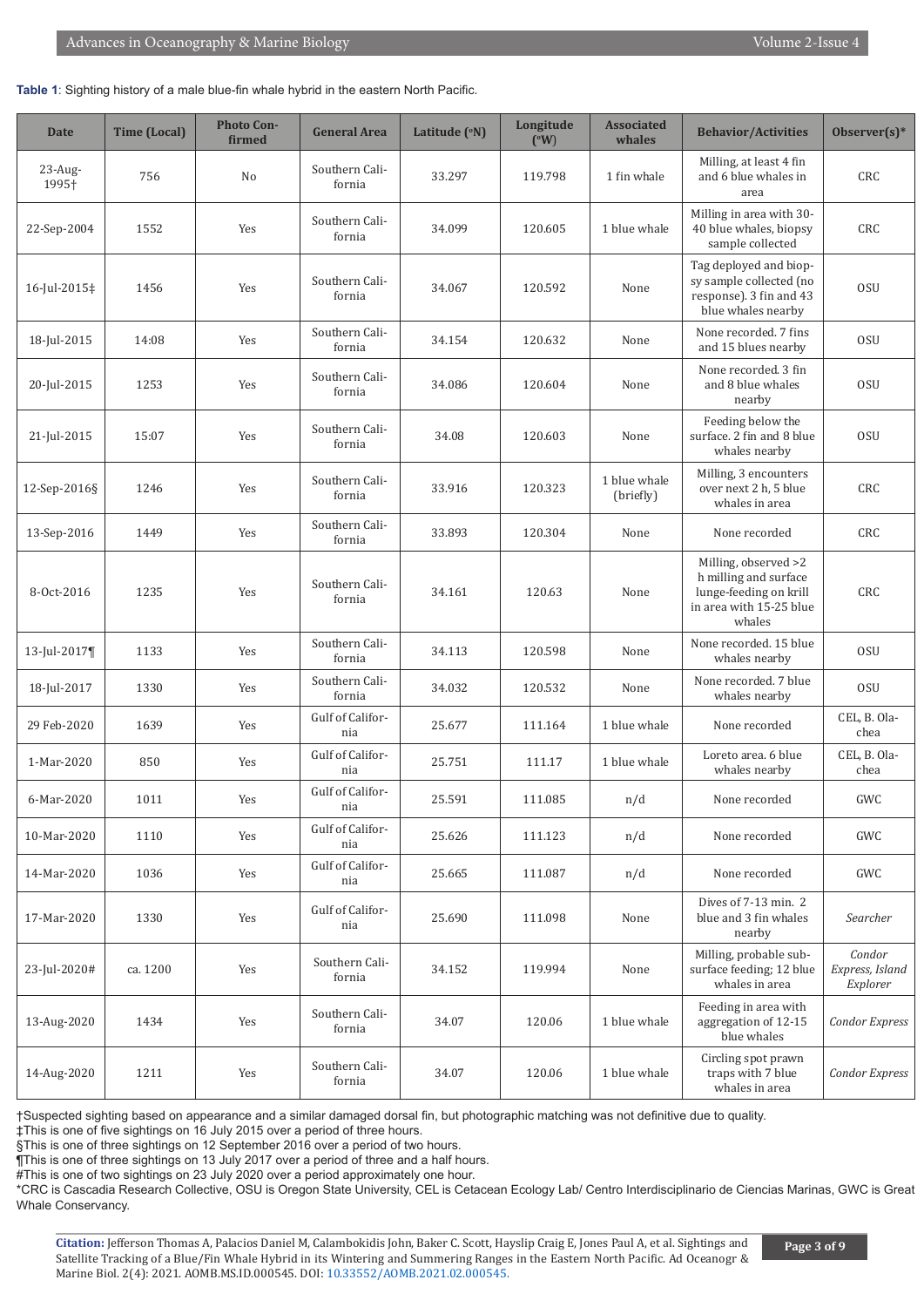

Figure 2: The changing appearance of the dorsal fin of the hybrid: September 2004 off southern California (top); July 2017 off southern California (middle); and July 2020 off southern California (bottom). Note the *Xenobalanus* barnacles on the dorsal fin. Top photo by CRC; middle photo by Oregon State University, collected under NMFS permit No. 14856; bottom photo by A. Ernster.

The hybrid had a mild infestation of the ectoparasitic copepod *Pennella balaenopterae* on its dorsum when sighted in 2015 (Figure 3), with fewer seen when it was re-sighted in 2017. There were also a large number of scars, holes, and nodules seen in the skin (Figure 2), which were probably related to these parasites or other skin conditions. *Pennella* infestations were commonly observed on

both fin and blue whales during the four years (2014-2017) of the tagging project [13], with fin whales showing higher numbers. An exhaustive examination of photographs collected by Oregon State University during similar tagging work from 2004 to 2008 indicated that *Pennella* infestations were rare on fin whales and very rare on blue whales off California in earlier years.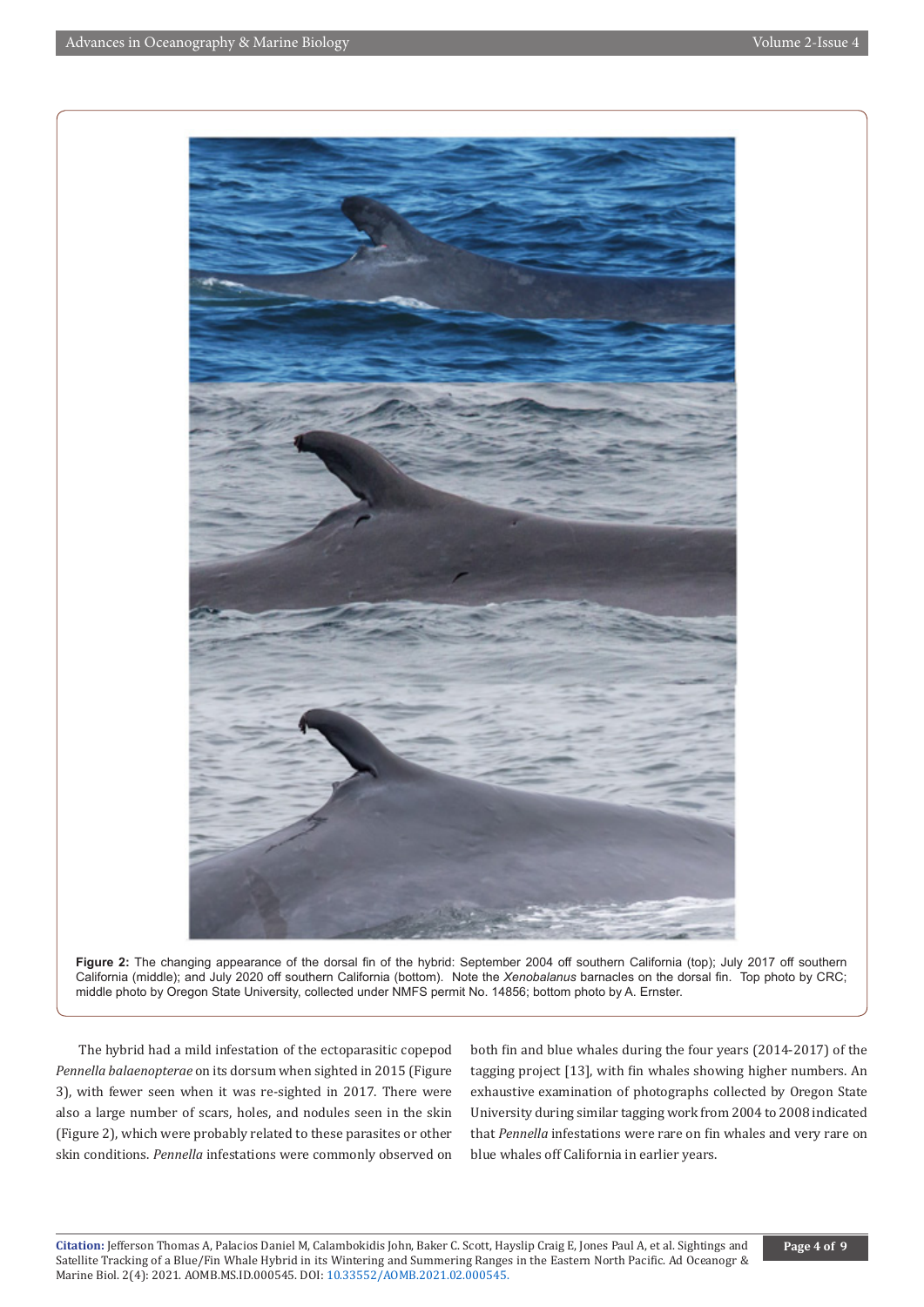

**Figure 3:** The muscular blowhole area, typical of both blue and fin whales, and rounded (in transverse plane) upper rostrum of the hybrid, typical of fin whales (top); and the moderate to dark gray dorsal coloration with slight evidence of a chevron, also characteristic of fin whales (bottom). Note the *Pennella* parasitic copepods on the back and sides. Gulf of California, Mexico, March 2020.

# **Wintering Range Sightings**

 The whale was sighted six times near Loreto, in the southern Gulf of California, Mexico, between 29 February and 17 March 2020 (Figure 1, Table 1). On 17 March, detailed observations were made during a natural history tourism cruise aboard the Searcher in the Gulf of California, over an extended period in good sighting conditions (Beaufort Sea states 1-2). The whale was observed in the area between 2.8 km WSW and 3.7 km NW of the northwest tip of Isla Monserrat (Figure 1a). The general behavior of the whale involved dives of 7 to 13 minutes in duration, fluking up on about half

of the dives. Twice it logged on the surface. Several times, it swam counterclockwise around the vessel. At other times it surfaced in a manner that allowed for a good view of the right side of the rostrum through the water surface. No indication of the asymmetrical white lower jaw diagnostic to fin whales [14] was seen by observers on several different decks of the *Searcher*. The observers agreed that the whale was likely a hybrid. Three fin whales and two blue whales were seen shortly after this time, providing a nearly concurrent observation with which to compare the animals, and white lower right jaws were clearly visible on the fin whales.



**Figure 4:** The appearance of the flukes of the hybrid, showing the streaked pattern lacking the distinct dark margin usually found in fin whales: September 2016 off southern California (top); July 2020 off southern California (bottom). Note the *Xenobalanus* barnacles on the flukes. Bottom photo by M. O'Brien.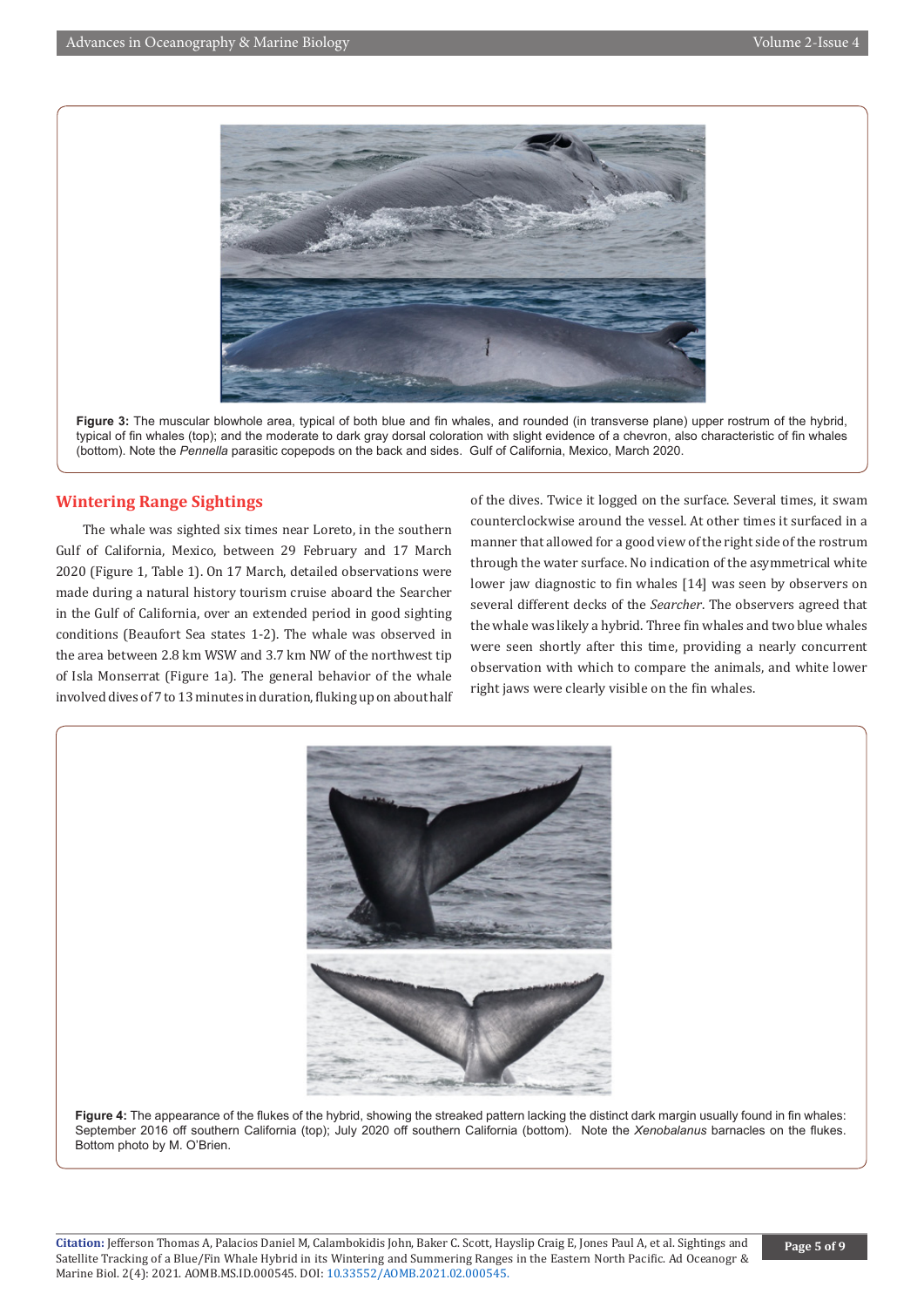

**Figure 5:** Drone image of the hybrid, showing the rostrum shape intermediate between a blue and a fin whale, dark right lower jaw, and the light chevron pattern on the back, Southern California, July 2020. Image from video screen capture by A. Ernster.

# **Summering Range Tracking**

During tagging operations on blue and fin whales in southern California [12,13], the hybrid was tagged on 16 July 2015, 13 km west of San Miguel Island, and was tracked for 28.1 days and 1,445 km until the tag stopped transmitting on 13 August 2015 (Figure 1b). Given its dark coloration and prominent dorsal fin, the animal was initially identified in the field as a fin whale. It was instrumented with a fully implantable Wildlife Computers SPOT5 (Smart Positioning or Temperature Argos-transmitting tag, version 5), which was placed on the right side of the animal, 2.5 m forward of the dorsal fin. The whale showed no behavioral response to tagging or biopsy darting. A total of 95 Argos locations were recorded. The first six days of the whale's tracking period were spent along the continental shelf edge in the same general area in which it was tagged, before it moved inshore to Point Arguello (Figure 1b). The hybrid then undertook a three-day trip north along the coast as far as Big Sur, California, then west and south toward Davidson Seamount. The next five days were spent between the shelf edge and Davidson Seamount, followed by a four-day gap in transmissions, after which the whale was located 154 km south at Santa Lucia Bank. The final eight days of the whale's tracking period were spent between Santa Lucia Bank and the tagging location west of San Miguel Island (Figure 1b). This type of circuitous movement behavior while in the summering range was recently described for males of both blue and fin whales [15].

The area west of San Miguel Island is an important foraging area for baleen whales, with the southward wind-driven upwelling from Point Conception, shelf breaks, island slopes, and nearby

seamounts supporting dense aggregations of euphausiids, as a result of increased turbulence, mixing, and surface nutrients [15- 17]. During its tracking period, the whale occurred in waters that had a mean depth of  $1,256 \pm$  s.d.  $1,198$ m, a mean distance of  $30.3 \pm$ s.d. 26.8km from the shelf break, and a mean distance of  $49.3 \pm$  s.d. 21.1km to shore. Mean satellite-measured sea surface temperature was 18.1 ± s. d. 0.6 °C and mean chlorophyll-*a* concentration was  $0.71 \pm$  s.d. 0.47 mg m<sup>-3</sup>. The tag stopped functioning before the animal migrated to its wintering range.

## **Genetic Identification**

A remote biopsy sample was obtained from this individual at the same time it was satellite tagged on 16 July 2015 (Table 1). The whale was identified as a male by multiplex polymerase chain reaction using the primers Y53-3C and Y53-3D to amplify a 224-bp region on the Y chromosome [18,19]. Species identity was verified by submitting mtDNA sequences to the web-based program DNAsurveillance [20] and by Basic Local Alignment Search Tool search of GenBank®. Because the initial identification of the species as a blue whale from mtDNA did not agree with the field observations as a fin whale, a Bayesian clustering was conducted to assess the potential for hybrid ancestry [21]. Using a reference dataset of multi-locus genotypes (n = 17 microsatellite loci) from North Pacific blue whales ( $n = 75$ ) and fin whales ( $n = 75$ ), we confirmed that the inferred ancestry of each reference sample was consistent with its presumed species origin, either >99% blue or >99% fin. Only the putative hybrid showed evidence of hybrid admixture, with an inferred ancestry of 68.5% fin whale and 31.5% blue whale. Further, given the maternal inheritance of mtDNA and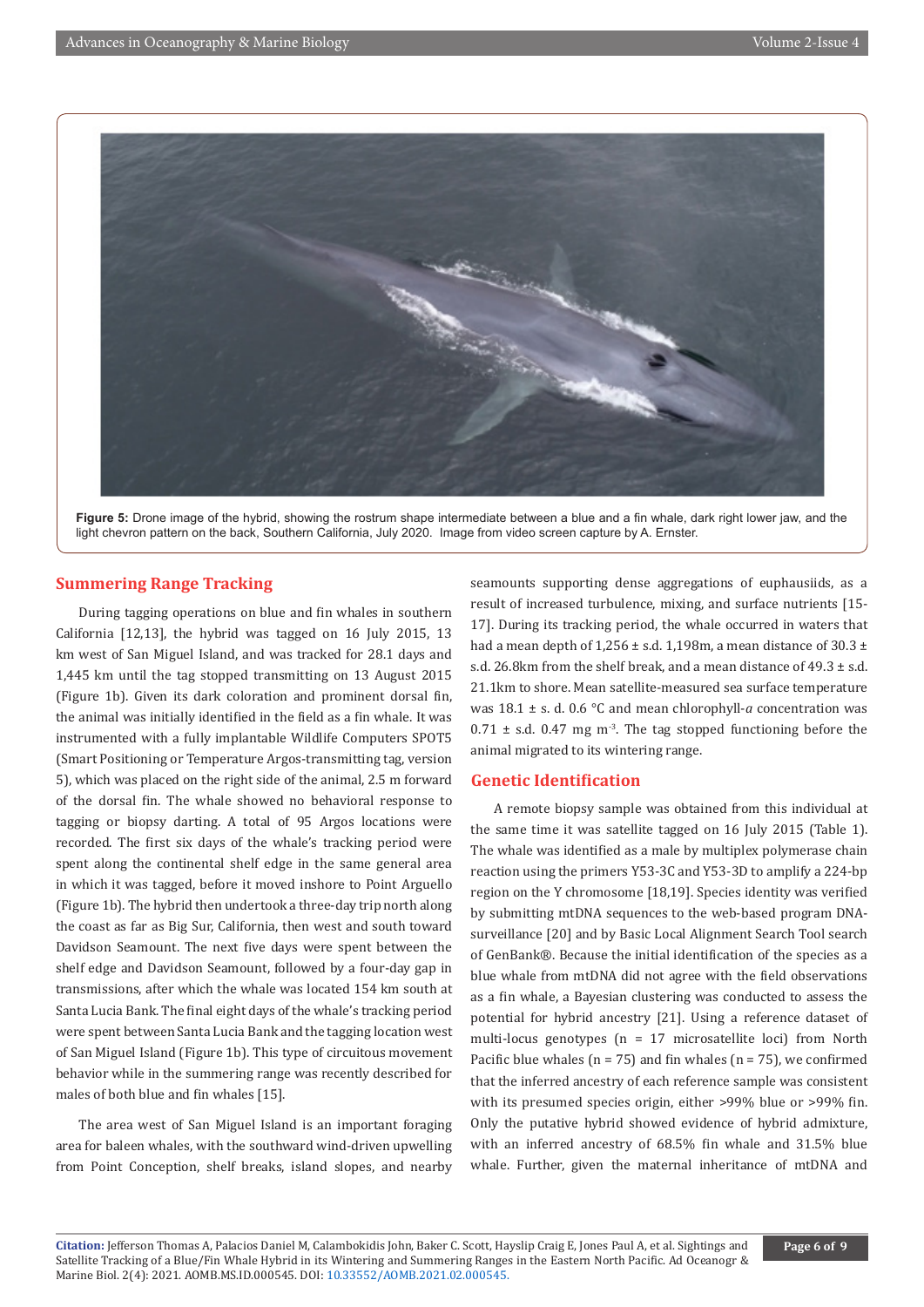the biparental inheritance of the microsatellite loci, the results indicated that the parents of the hybrid were a blue whale mother and fin whale father. Finally, the "DNA profile" for the hybrid individual, consisting of the 17 microsatellite genotypes, sex, and mtDNA control region sequence, was compared to other profiles in the reference dataset. This comparison revealed a match with a previously reported hybrid individual, first sampled off California by Cascadia Research Collective on 22 September 2004 (Table 1) [11].

# **Field Identification of Hybrid Whales**

The detailed sightings described above have provided us the opportunity to report information that can be used in future sightings of suspected hybrid blue/fin whales. From literature reports and our detailed observations, blue whale/fin whale hybrids seen at sea appear superficially very similar to fin whales (i.e., moderate to dark gray dorsal coloration with a light chevron, mostly dark baleen plates; relatively large (compared to a typical blue whale) falcate dorsal fin with a shallow angle to the leading edge, more acute rostrum (with rounded upper surface), but show several coloration and morphological characteristics that are associated with blue whales (i.e., dark gray lower jaw on both sides, dark or bluish ventral grooves, indistinct mottling, streaked underside of flukes lacking a distinct dark margin, and deepened tail stock (Figure 2-5). Hybrid whales can have either species as the mother [5,22] and may at times associate, travel, and feed with both fin and blue whales [10,13] (Table 1). While not necessarily occurring on every long dive, fluking up behavior appears to be common in hybrid blue/fin whales (at least based on this whale), while being rare in fin whales [14]. Albeit not diagnostic, two other features resemble a blue whale: the overall size and girth of the whale, and a slight slump between spine and flanks [14]. Length estimates for the whale ranged between 18-21 m, within the range of overlap of both parent species, though some observers suggested that it appeared closer to the typical size of adult blue whales (23- 27 m) [14].

## **Conclusions**

The hybrid whale appears to prefer associating with blue whales. It has been seen among loose aggregations (which may cover several tens of square kilometers) of both blue and fin whales in both the summering and wintering ranges. However, the majority of whales in the area have generally been blue whales, and in all cases (except one) in which the hybrid surfaced with another whale, those whales were blue whales.

There are two putative populations of fin whales in the eastern North Pacific Ocean, one off the west coast of North America and one in the Gulf of California. Both populations have distinct migration patterns, with west coast fin whales remaining in southern California during the winter [23,24,25] and Gulf of California fin whales remaining within the Gulf [26]. In contrast, blue whales

migrate seasonally, spending summer months feeding off the west coast of North America and breeding/calving in the Gulf of California and the Costa Rica Dome, an oceanographic feature in the eastern tropical Pacific [27]. The hybrid has been seen among both blue and fin whales in both of its seasonal ranges. One question is to which of the two fin whale populations did the hybrid's father belong? The 2020 sightings in the Gulf of California suggest natal philopatry, which is maternally transmitted [28], and migratory behavior more like its blue whale mother. Another intriguing question is whether blue/fin whale hybrids might be the source of the mysterious 52-Hz whale calls periodically recorded in the North Pacific Ocean [29].

Blue/fin hybrids may not be rare and appear to be present in much of the overlapping ranges of the two parent species. These two species are related (though not particularly closely [30]), and have similarities in their morphology, ecology, and behavior, characteristics that are known to be associated with pairs of species that frequently hybridize [31]. Though some fin whales are considered to be resident in the Gulf of California [26] there is some potential evidence of connectivity with southern California [24,32,33]. Taken together, the 19 confirmed sightings of this hybrid individual that we report here indicate movements from the coast of California in summer/autumn to the lower Gulf of California, Mexico, in spring (a distance covered of at least 1,500 km). This is suggestive that hybrids may follow a regular migration pattern more typical of blue whales [17,27]. However, we do not know if this whale has mated (note that fetuses found in female blue/fin whale hybrids show they can be fertile [9,22]). How often such hybrids occur and how their presence and potential mating would affect the gene pool of the two parent species is not well understood at this point. Pampoulie C, et al. [34] suggested that blue/fin hybridization is typically unidirectional (male fin X female blue), and that the frequency of hybrids might be underestimated. It is our hope that the observations presented here will encourage others to report and publish sightings of suspected or confirmed hybrid whales in the future.

### **Acknowledgements**

We thank all the people who provided sightings and assisted with observations on this whale, including the crews and passengers of the *Searcher* (especially Captain A. Taylor and N. Takeyabu), *Condor Express* and *Island Explorer*. For sending us photos and information, we thank A. Ernster, M. Fishbach, E. Gless, W. Miller, C. Mitroff, M. O'Brien, B. Olachea, J. Urban, and L. Welliver Keenan. The tagging project in California was overseen by B. Mate and was funded by the US Navy, Commander, Pacific Fleet under the US Navy's Marine Species Monitoring Program, through a sub-agreement with HDR, Inc. We thank K. Ampela at HDR for technical support, project management, and contractual support. The project was conducted under the authorization of National Marine Fisheries Service (NMFS) Marine Mammal Protection Act/ Endangered Species Act Research Permit No. 14856 and Oregon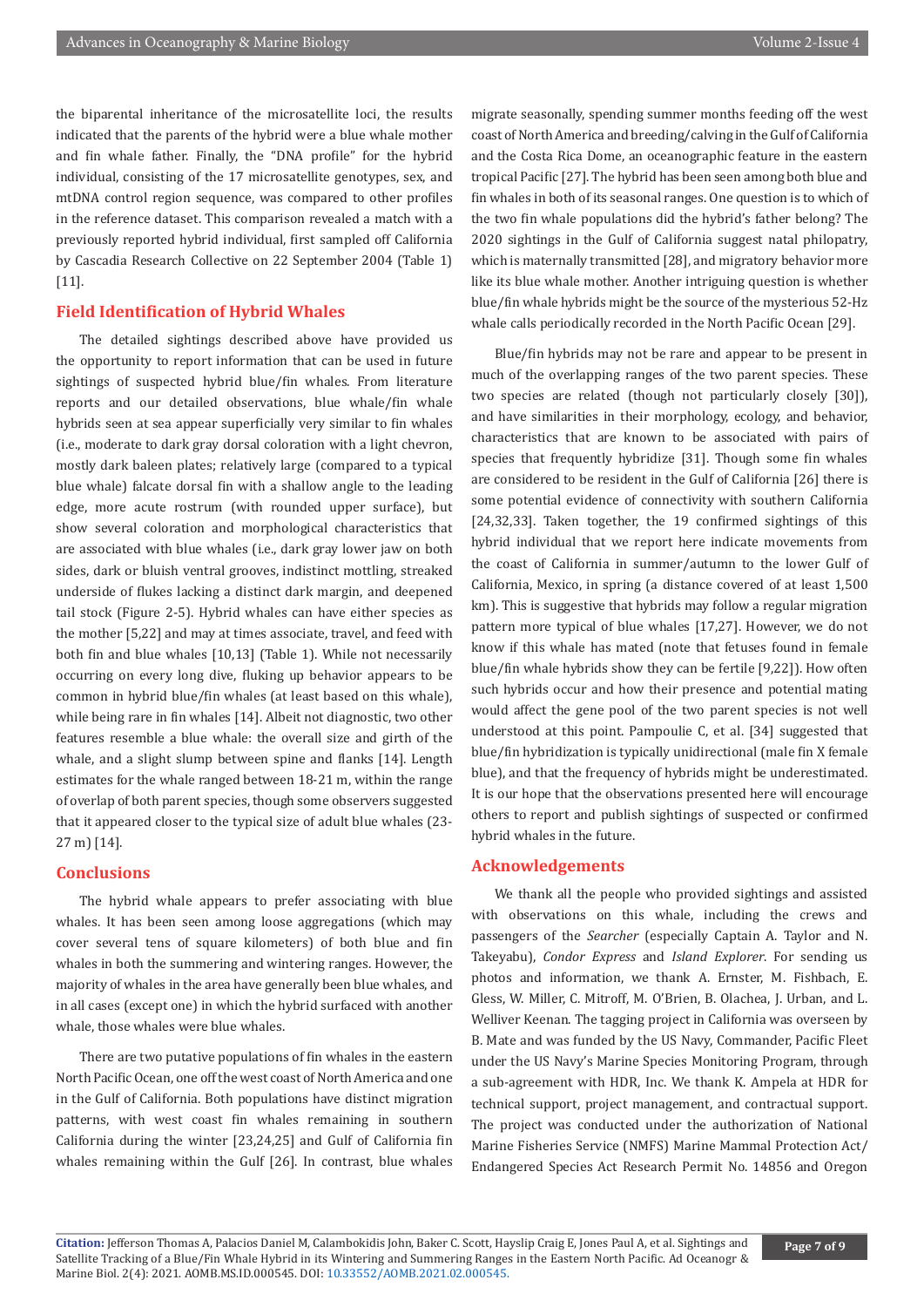State University Institutional Animal Care and Use Committee Permit No. 4495, issued to B. Mate. We thank R/V *Pacific Storm* captains R. Briggs and K. Serven, and crew D. Hassler, J. Lawrence, and R. Reyes for field support. L. Irvine served as the main tagger and lead for the field efforts. We thank various personnel from Cascadia Research Collective that contributed to the observations of this whale including S. Cotler, T. Chandler, A. Douglas, and J. Fahlbusch, and especially the late G. Steiger, who prepared a summary and presentation on Cascadia's early sightings of this and other potential hybrids. Support for Cascadia's effort that generated the sightings and sample collection came from NOAA and the US Navy and was authorized by NMFS Marine Mammal Protection Act/ Endangered Species Act Research Permit No. 540-1502 and 16111 issued to J. Calambokidis. We thank F. I. Archer for generously making available the reference genetic material of blue and fin whales from the North Pacific and D. Steel for curating the genetic samples of these whales and for conducting the genetic analysis of the hybrid. F. I. Archer and R. L. Pitman provided thoughtful reviews of the manuscript. Unless otherwise noted, photos were taken by staff from the authors' institutions.

## **Conflict of Interest**

The authors declare that no conflict of interest exists.

#### **References**

- 1. Berube M, Palsboll PJ (2017) Hybridism. Encyclopedia of Marine Mammals , Third Edition (B Würsig J G M Thewissen and K M Kovacs). Academic Press: 496-501.
- 2. Cocks AH (1887a) The fin whale fishery of 1886 on the Lapland coast. Bulletin of the United States Fish Commission 7: 109-110.
- 3. Cocks AH (1887b) The fin whale fishery of 1886 on the Lapland coast. Zoologist 11 (Ser. 3): 207-222.
- 4. Doroshenko NV (1970) Kit S Priznakami Finvala I Bhyuvala. (A whale with features of fin whale and blue whale). TINRO (Pacific Ocean Research Institute for Fisheries and Oceanography), Vladivostok 70:255-257.
- 5. Arnason U, Spilliaert R, Palsdottir A and Arnason A (1991) Molecular identification of hybrids between the two largest whale species, the blue whale (*Balaenoptera musculus*) and the fin whale (*B. physalus*). Hereditas 115: 183-189.
- 6. Spilliaert R, Vikingson G , Arnason U, Palsdottir A, Sigurjonsson J, et al. (1991) Species hybridization between a female blue whale (*Balaenoptera musculus*) and a male fin whale (*B. physalus*): molecular and morphological documentation. Journal of Heredity 82: 269-274.
- 7. Palumbi SR and Cipriano F (1998) Species identification using genetic tools: the value of nuclear and mitochondrial gene sequence in whale conservation. Journal of Heredity 89: 459-464.
- 8. Cipriano F and SR Palumbi (1999) Genetic tracking of a protected whale. Nature 397(6717): 307-308.
- 9. Berube M and Aguilar A (1998) A new hybrid between a blue whale, *Balaenoptera musculus*, and a fin whale, *B. physalus*. Frequency and implication of hybridization. Marine Mammal Science 14: 82-98.
- 10. Calambokidis J, Steiger G (1997) Blue Whales. Voyageur Press, p. 72.
- 11. Steiger GH, Calamabokidis J, Douglas AE, Falcone EA, Chandler TE, et al. (2009) Physical and behavioral characteristics and genetic confirmation of live hybrid blue-fin whales in the eastern North Pacific. In 18th Biennial Conference on the Biology of Marine Mammals 12-16: 245.
- 12. Mate BR, Palacios DM, Baker CS, Lagerquist BA, Irvine LM, et al. (2016) Baleen (Blue & Fin) Whale Tagging in Southern California in Support of Marine Mammal Monitoring Across Multiple Navy Training Areas. Final Report. Prepared for Commander, U.S. Pacific Fleet. Submitted to Naval Facilities Engineering Command Pacific, Pearl Harbor, Hawaii under Contract Nos. N62470-10-D-3011, Task Order KB29, and Contract No. N62470-15-D-8006, Task Order KB01, issued to HDR, Inc., San Diego, California, USA.
- 13. Mate BR, Palacios DM, Baker CS, Lagerquist BA, Irvine LM, et al. (2018) Baleen Whale Tagging in Support of Marine Mammal Monitoring Across Multiple Navy Training Areas Covering the Years 2014, 2015, 2016, and 2017. Final Report. Prepared for Commander, U.S. Pacific Fleet. Submitted to Naval Facilities Engineering Command Southwest under Contract No. N62470-15-8006-17F4016 issued to HDR, Inc., San Diego, California, USA.
- 14. Jefferson TA, Webber MA, Pitman RL (2015) Marine mammals of the world: A comprehensive guide to their identification. Academic Press/ Elsevier.
- 15. Irvine LM, Palacios DM, Lagerquist BA, Mate BR (2019) Scales of blue and fin whale feeding behavior off California, USA, with implications for prey patchiness. Frontiers in Ecology and Evolution 7: 338.
- 16. Fiedler P, Reilly S, Hewitt R, Demer D, Philbrick V, et al. (1998) Blue whale habitat and prey in the California Channel Islands. Deep-Sea Research Part II: Topical Studies in Oceanography 45(8-9): 1781-1801.
- 17. Mate BR, Lagerquist BA, Calambokidis J (1999) Movements of North Pacific blue whales during the feeding season off southern California and their southern fall migration. Marine Mammal Science 15: 1246-1257.
- 18. [Aasen E, Medrano JF \(1990\) Amplification of the ZFY and ZFX genes for](mailto:https://pubmed.ncbi.nlm.nih.gov/1369448/) [sex identification in humans, cattle, sheep and goats. Biotechnology N Y](mailto:https://pubmed.ncbi.nlm.nih.gov/1369448/) [8\(12\): 1279-1281.](mailto:https://pubmed.ncbi.nlm.nih.gov/1369448/)
- 19. Gilson A, Syvanen M, Levine K, Banks J (1998) Deer gender determination by polymerase chain reaction: validation study and application to tissues, bloodstains, and hair forensic samples in California. California Fish and Game 84:159–169.
- 20. [Ross HA, Lento GM, Dalebout ML, Goode M, Ewing G, et al. \(2003\) DNA](mailto:https://pubmed.ncbi.nlm.nih.gov/12721222/) [surveillance: Web-based molecular identification of whales, dolphin,](mailto:https://pubmed.ncbi.nlm.nih.gov/12721222/) [and porpoises. J Hered 94\(2\): 111-114.](mailto:https://pubmed.ncbi.nlm.nih.gov/12721222/)
- 21. [Falush D, Stephens M, Pritchard JK \(2003\) Inference of population](mailto:https://pubmed.ncbi.nlm.nih.gov/12930761/) [structure using multilocus genotype data: Linked loci and correlated](mailto:https://pubmed.ncbi.nlm.nih.gov/12930761/) [allele frequencies. Genetics 164 \(4\): 1567-1587.](mailto:https://pubmed.ncbi.nlm.nih.gov/12930761/)
- 22. [Arnason A, Gullberg A \(1993\) Comparison between the complete mt](mailto:https://pubmed.ncbi.nlm.nih.gov/8308901/) [DNA sequences of the blue and the fin whale, two species that can](mailto:https://pubmed.ncbi.nlm.nih.gov/8308901/) [hybridize in nature. J Mol Evol 37\(4\): 312-322.](mailto:https://pubmed.ncbi.nlm.nih.gov/8308901/)
- 23. Forney KA, Barlow J (1998) Seasonal patterns in the abundance and distribution of California cetaceans, Marine Mammal Science 14: 460– 489.
- 24. Širović A, Oleson EM, Buccowich J, Rice A, Bayless AR (2017) Fin whale song variability in southern California and the Gulf of California. Scientific Reports 7: 10126.
- 25. Scales KL, GS Schorr, EL Hazen, SJ Bograd, PI Miller, et al. (2017) Should I stay or should I go? Modelling year-round habitat suitability and drivers of residency for fin whales in the California Current. Diversity and Distributions 52: 112-123.
- 26. [Jiménez López ME, DM Palacios, A Jaramillo, J Urbán R, et al. \(2019\)](mailto:https://pubmed.ncbi.nlm.nih.gov/30629597/) [Fin whale movements in the Gulf of California, Mexico, from satellite](mailto:https://pubmed.ncbi.nlm.nih.gov/30629597/) [telemetry. Plos One 14\(1\): e0209324.](mailto:https://pubmed.ncbi.nlm.nih.gov/30629597/)
- 27. Bailey H, BR Mate, DM Palacios, L Irvine, SJ Bograd, et al. (2009) Behavioural estimation of blue whale movements in the Northeast Pacific from state-space model analysis of satellite tracks. Endangered Species Research 10(1): 93-106.
- 28. Baker CS, D Steel, J Calambokidis, E Falcone, U González Peral, et al. (2013) Strong maternal fidelity and natal philopatry shape genetic